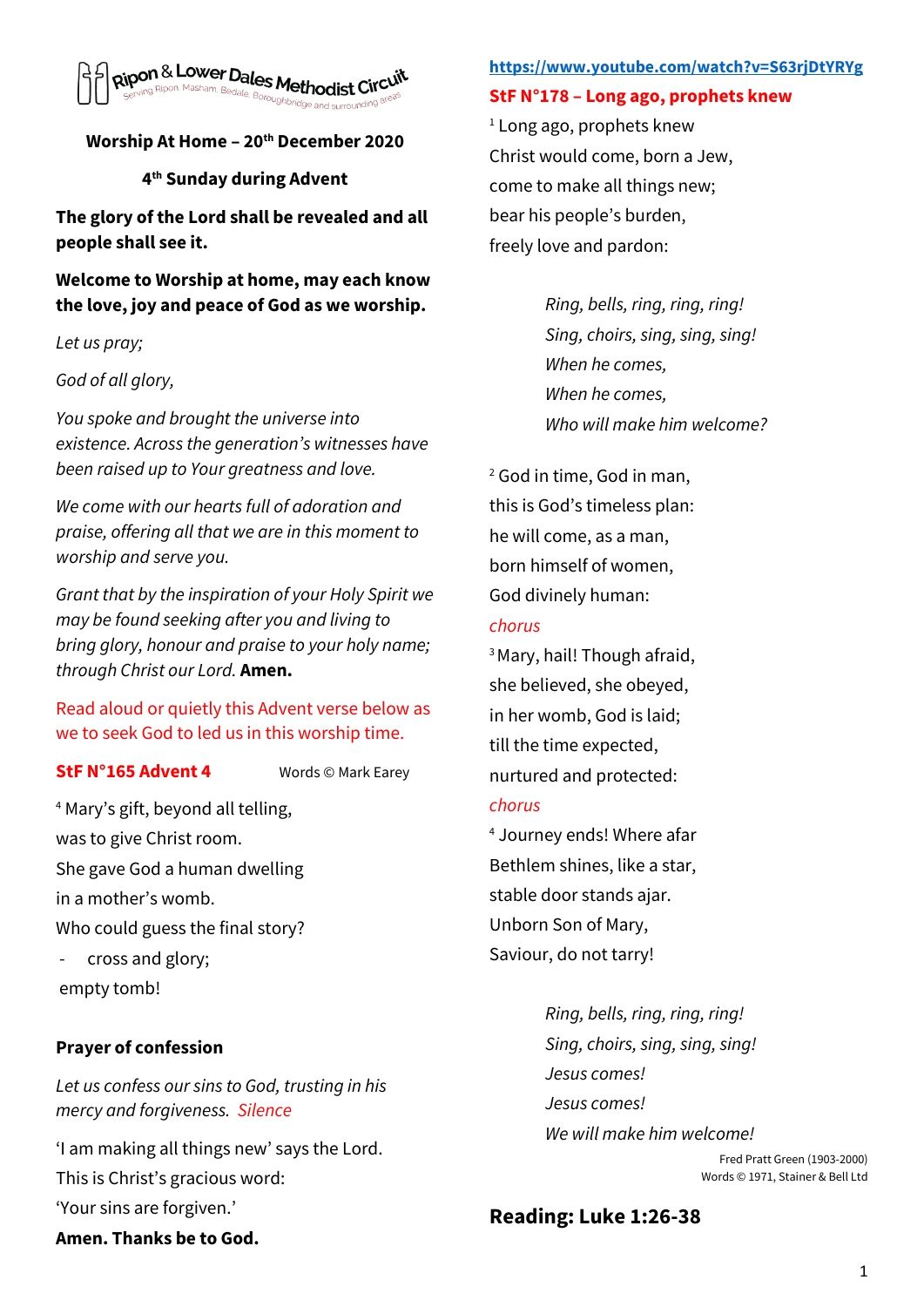*'Here am I, the servant of the Lord; let it be with me according to your word'* These words spoken in response to God having received the message from angel Gabriel that she was too conceive Jesus, the Son of the Most High moves me everytime I hear them.

I am moved by the beauty displayed in the trust shown by Mary, through her willingness to receive the Word of God made flesh.

I am moved by the obedience to accept the path that is layout before her, again trusting God in the unknown destinations it will lead.

I moved by the acknowledgement of whom Mary belongs as the servant of the Lord. Wholly placing herself dependant upon God.

There is a popular Christian song written by Mark Lowry in 1984, entitled 'Mary, Did You Know?'. It captivates the seekers heartful questions that one might have for Mary. In fact, Mark Lowry wrote the lyrics having spent time considering the questions you might have asked Mary if you had gone out for a coffee together.

What might your question be for Mary?

In the song it unpacks the miracles that Jesus performed following on from His divine miraculous birth being placed in a manger. Within the lyrics it asks Mary, did you know that your baby boy would save our sons and daughters? It is a beautiful song and yet how might Mary answer. I am not sure, but what I am sure of is that Mary said yes to God.

*'Here am I, the servant of the Lord; let it be with me according to your word'.* Mary didn't answer God having compartmentalized her life. Instead, the opposite, with her words spoken from her whole self. Trusting God, being obedient in accepting God shaping her life which she gives freely to serving God.

I am moved by Mary's words. Moved in such a way that inspires me to emulate that same way of trusting God, of being obedient in accepting my own God shaped life and saying yes serving God through our Lord and Saviour Jesus Christ.

Perhaps spend some time reading and rereading through the passage again during these next days as we get ever closer to Christmas day. How might God be moving you? And how will you respond?

#### **Amen.**

### **[https://www.youtube.com/watch?v=WBGx\\_4PxO3g](https://www.youtube.com/watch?v=WBGx_4PxO3g) StF N°169 Come, thou long-expected Jesus**

<sup>1</sup> Come, thou long-expected Jesus, born to set thy people free, from our fears and sins release us, let us find our rest in thee.

2 Israel's strength and consolation, hope of all the earth thou art, dear desire of every nation, joy of every longing heart.

<sup>3</sup> Born thy people to deliver, born a child and yet a king, born to reign in us for ever, now thy gracious kingdom bring.

<sup>4</sup> By thine own eternal Spirit rule in all our hearts alone; by thine all-sufficient merit raise us to thy glorious throne.

Charles Wesley (1707-1788)



#### **Prayers of thanksgiving**

*Let us offer our prayers of thanksgiving…*

# *…bring to God your thanksgiving for all things great and small.*

*…And now we give you thanks because in Christ's coming among us the day of deliverance has dawned, and through him you will make all things new.*  **Amen.**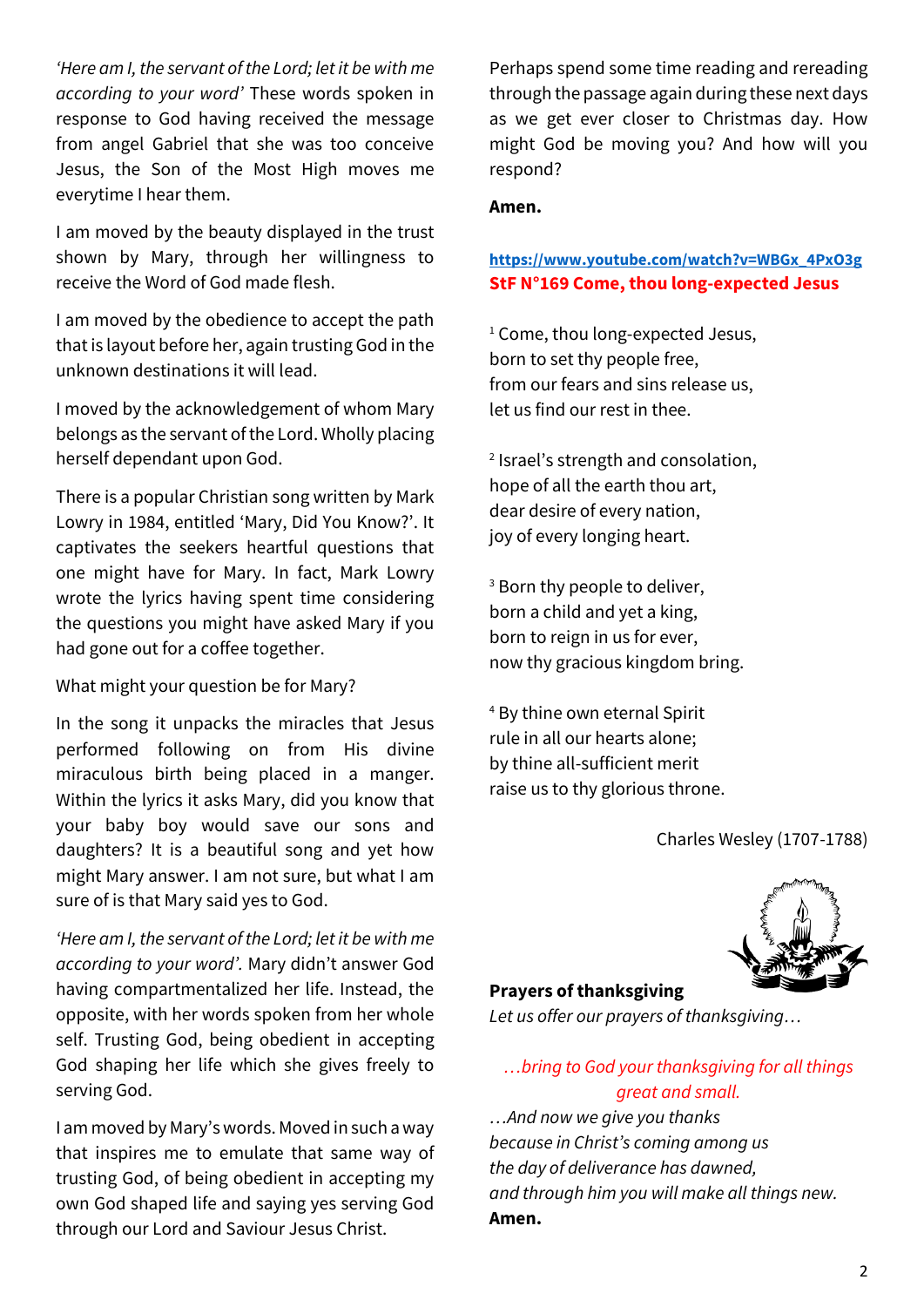### **Prayers for others …***let us pray,*

We pray for the lonely. Lord we hold all those young or old who are feeling lonely or are feeling anxious about spending Christmas alone. We ask You to prompt neighbours to be aware of each other with considerate care and love.

May the lonely know your comfort and joy.

We pray for those who are bereaved and for whom Christmas carrieswith it a sense of lost and deep sadness. We pray that you would draw near by Your Spirit and hold each person in Your loving embrace.

May those bereaved know your comfort and joy.

We pray for those struggling because of financial hardship and especially with the unhelpful projection of consumerism at Christmas. We pray that the true reason of Christmas would be known and enrich the lives of all.

May those struggling in anyway know your comfort and joy.

We pray for people who are homeless, both surviving on the streets and in refugee camps. We pray that aid and provision from charities would find those vulnerable in this way, and shelter given.

May the homeless know your comfort and joy. **Amen.** 

#### **The Lord's Prayer**

*As our Saviour taught his disciples, we pray:* 

Our Father, who art in heaven, hallowed be thy Name; thy kingdom come; thy will be done; on earth as it is in heaven. Give us this day our daily bread. And forgive us our trespasses, as we forgive those who trespass against us. And lead us not into temptation; but deliver us from evil. For thine is the kingdom, the power, and the glory, for ever and ever. **Amen.**

### **<https://www.youtube.com/watch?v=dKIc8JvxGbU> StF N°187 The Angel Gabriel from heaven came**

<sup>1</sup> The Angel Gabriel from heaven came, his wings as drifted snow, his eyes as flame; 'All hail,' said he, 'thou lowly maiden Mary, most highly favoured lady,' Gloria!

2 'For known a blessèd Mother thou shalt be, all generations laud and honour thee, thy son shall be Immanuel, by seers foretold; most highly favoured lady,' Gloria!

<sup>3</sup> Then gentle Mary meekly bowed her head, 'To me be as it pleaseth God,' she said, 'My soul shall laud and magnify his holy name:' most highly favoured lady,' Gloria!

<sup>4</sup> Of her, Immanuel, the Christ was born in Bethlehem, all on a Christmas morn, and Christian folk throughout the world will ever say,

'Most highly favoured lady,' Gloria!

Sabine Baring-Gould (1834-1924)



#### **A Blessing**

Christ the Sun of Righteousness shine on us and scatter the darkness from before us; and the blessing of God, the Father, the Son and the Holy Spirit, be ours, now and always. **Amen.** 

The day of the Lord is surely coming. Be faithful in worship, unwavering in hope, fervent in the work of God's kingdom and all the more as you see the Day drawing near.

**Amen. Come, Lord Jesus.**